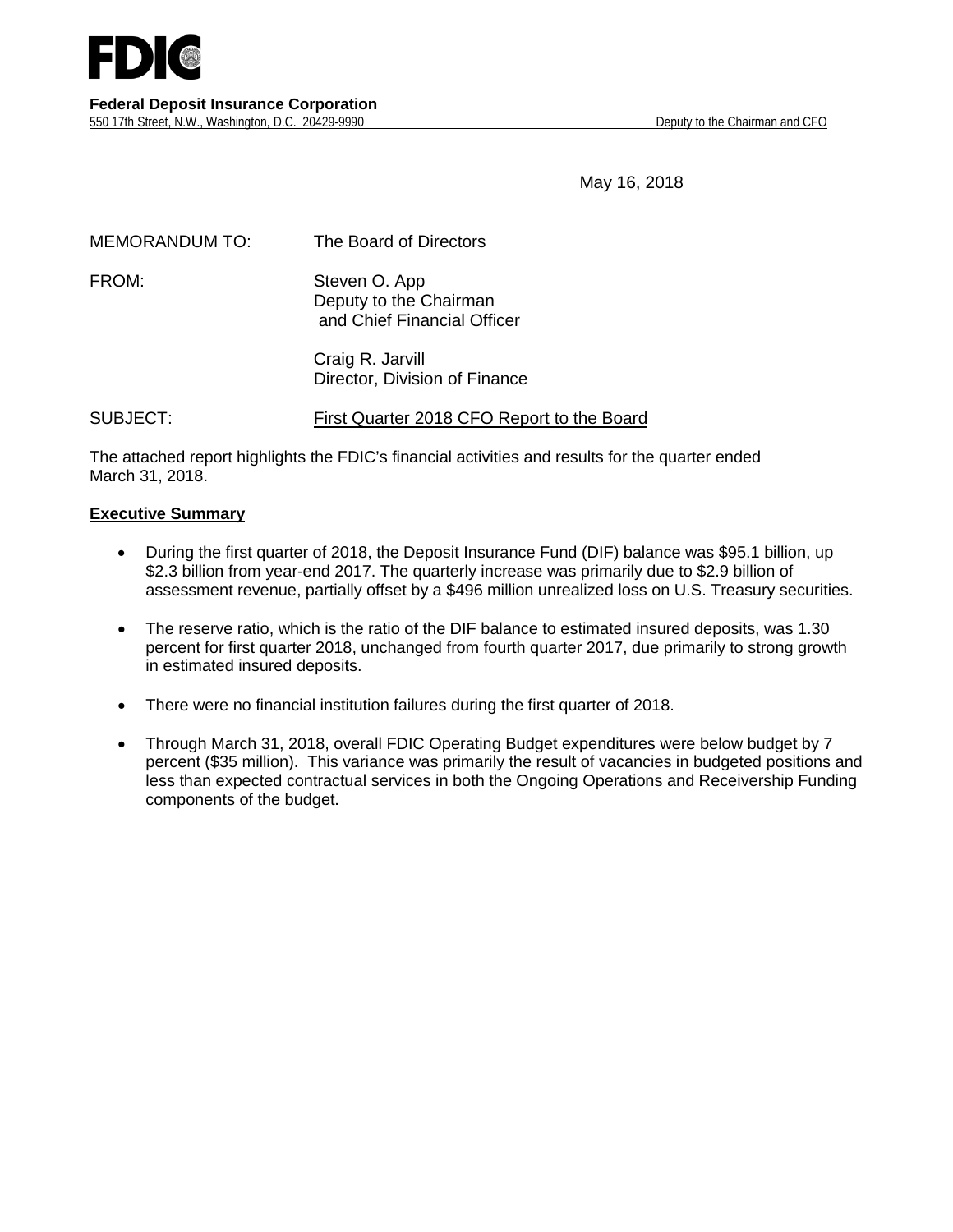## **I. Financial Results** (See pages 5 – 6 for detailed data and charts.)

## **Deposit Insurance Fund**

- For the first quarter of 2018, the DIF's comprehensive income totaled \$2.3 billion, compared to comprehensive income of \$1.8 billion for the same period last year. This \$559 million increase was primarily the result of an \$830 million decrease in provision for insurance losses and a \$113 million increase in assessment revenue, partially offset by a \$503 million reduction to comprehensive income from unrealized losses on U.S. Treasury securities (year-to-date 2018 unrealized loss of \$496 million versus year-to-date 2017 unrealized gain of \$7 million).
- The provision for insurance losses was a negative \$65 million for the first quarter of 2018, compared to a positive \$765 million for the same period last year. The 2017 provision was primarily attributable to an increase in estimated losses for anticipated failures.
- During the first quarter 2018, DIF incurred a \$496 million unrealized loss on its portfolio of U.S. Treasury securities as a result of yields rising dramatically across all maturity sectors of the Treasury yield curve. This rise resulted in declines in the securities' market values relative to their book values.

#### **Assessments**

- During March, the DIF recognized assessment revenue of \$2.9 billion. Of this amount, \$1.5 billion represented the estimate for the first quarter 2018 insurance coverage and \$1.3 billion represented estimated assessment surcharges on banks with \$10 billion or more in assets. Additionally, the DIF recognized a \$100 million adjustment for higher-than-estimated collections for the fourth quarter 2017 insurance coverage (regular assessments: \$91 million and surcharges: \$9 million), which increased assessment revenue. This adjustment was primarily due to higher-than-estimated assessment rates for many large banks.
- On March 30, 2018, the FDIC collected \$1.5 billion in DIF regular assessments and \$1.3 billion in surcharge assessments for fourth quarter 2017 insurance coverage.

#### **II. Investment Results** (See pages 7 – 8 for detailed data and charts.)

#### **DIF Investment Portfolio**

- On March 31, 2018, the total liquidity (also total market value) of the DIF investment portfolio stood at \$88.5 billion, up \$2.9 billion from its December 31, 2017, balance of \$85.6 billion. During the quarter, interest revenue, receivership dividends, and deposit insurance assessment collections far exceeded resolution-related outlays and operating expenses.
- On March 31, 2018, the DIF investment portfolio's yield was 1.63 percent, up 11 basis points from its 1.52 percent yield on December 31, 2017. The new Treasury securities purchased during the quarter generally had higher yields than the maturing securities' yields, some considerably higher.
- In accordance with the approved first quarter 2018 DIF portfolio investment strategy, staff purchased a total of 23 short- to intermediate-maturity conventional Treasury securities, all designated as available-for-sale. The 23 securities had a total par value of \$7.7 billion, a weighted average yield of 2.23 percent, and a weighted average maturity of 2.78 years.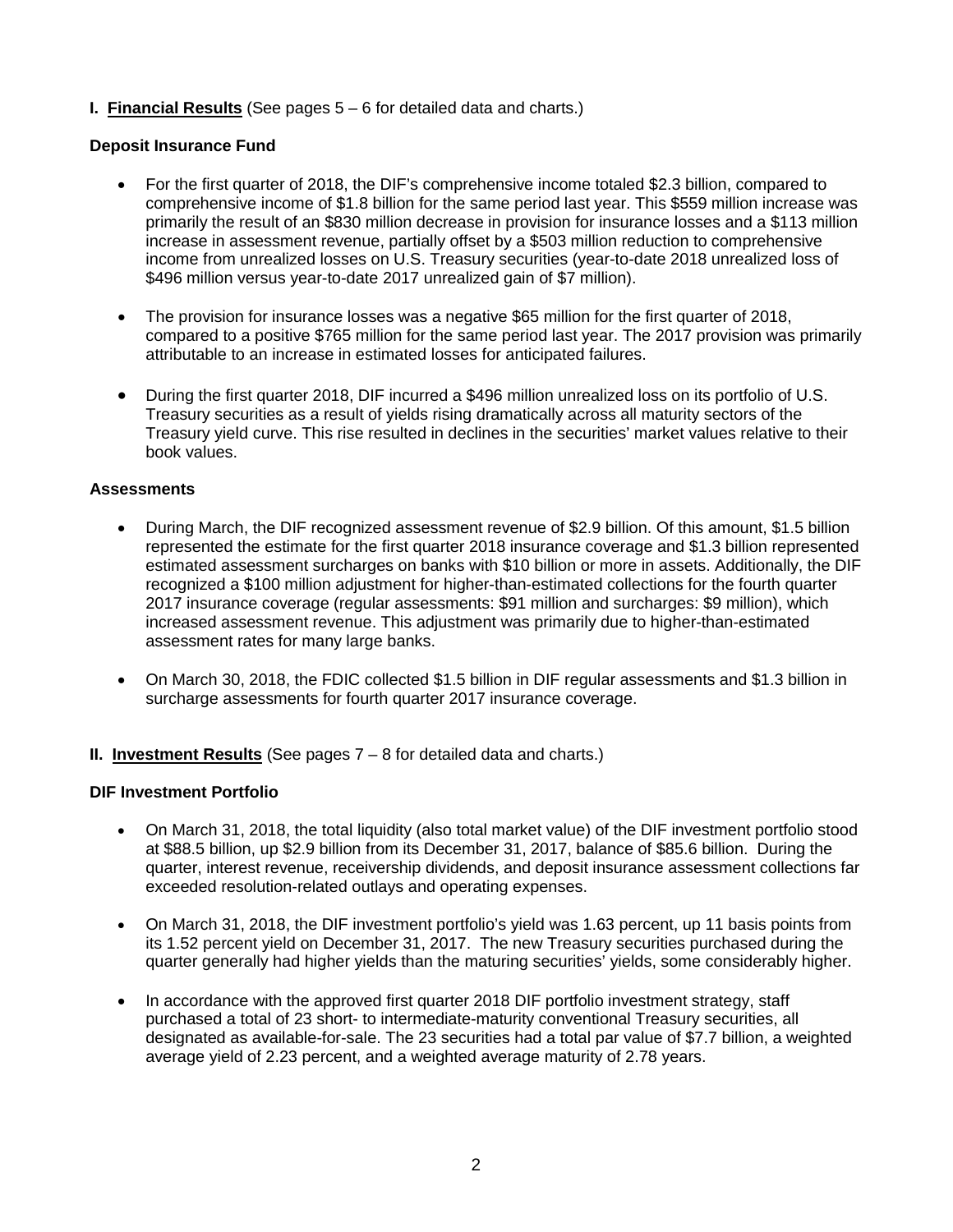## **II. Budget Results** (See pages 9 – 10 for detailed data.)

## **Approved Budget Modifications**

The 2018 Budget Resolution delegated to the Chief Financial Officer (CFO) and selected other officials the authority to make certain modifications to the 2018 FDIC Operating Budget. The following budget reallocations were approved during the first quarter in accordance with the authority delegated by the Board of Directors.

- In January 2018, several divisions and offices reallocated funds among expense categories within their approved budgets to better align their budgets with updated projections of spending by expense category for the year. Most of these administrative realignments involved very small amounts.
	- $\triangleright$  Corporate University made the largest realignment in the Ongoing Operations budget component, transferring almost \$600,000 from the Outside Services – Personnel expense category to the Equipment expense category. This reallocation was made to properly account for projected spending for on-line information services and IT licenses that had previously been treated as contracts.
	- $\triangleright$  The largest realignment in the Receivership Funding budget component was made by the Division of Resolutions and Receiverships, which reallocated approximately \$1 million from the Travel expense category to the Other Expenses category to provide budget resources for anticipated costs associated with tax return preparation.
- In February 2018, the CFO approved the reallocation of \$510,000 within the Ongoing Operations budget component from the Corporate Unassigned contingency reserve to the Division of Information Technology's (DIT) Outside Services – Personnel budget. These additional funds will be used by DIT for one-time costs associated with the migration of Office of Inspector General (OIG) e-mail to a separate Office 365 online environment.
- In March 2018, the CFO approved the reallocation of \$525,164 within the Ongoing Operations budget component from the Corporate Unassigned contingency reserve to various budgets within the Executive Offices. These funds will ensure adequate resources are available to support updated expense projections for the year. Funds were adjusted in the Salaries and Compensation and Travel expense categories of several individual offices.

Following these first quarter budget modifications, the balances in the Corporate Unassigned contingency reserves were \$23,964,836 in the Ongoing Operations budget component and \$23,850,871 in the Receivership Funding budget component.

#### **Approved Staffing Modifications**

The 2018 Budget Resolution delegated to the CFO the authority to modify approved 2018 staffing authorizations for divisions and offices, as long as those modifications did not increase the total approved 2018 FDIC Operating Budget.

- In February, the CFO approved the following staffing modifications:
	- $\triangleright$  After a review of authorized and on-board staffing levels in the Office of Minority and Women Inclusion (OMWI) and an assessment of OMWI's anticipated workload, the CFO approved the Acting OMWI Director's request to reduce OMWI's 2018 permanent staffing allocation by one position.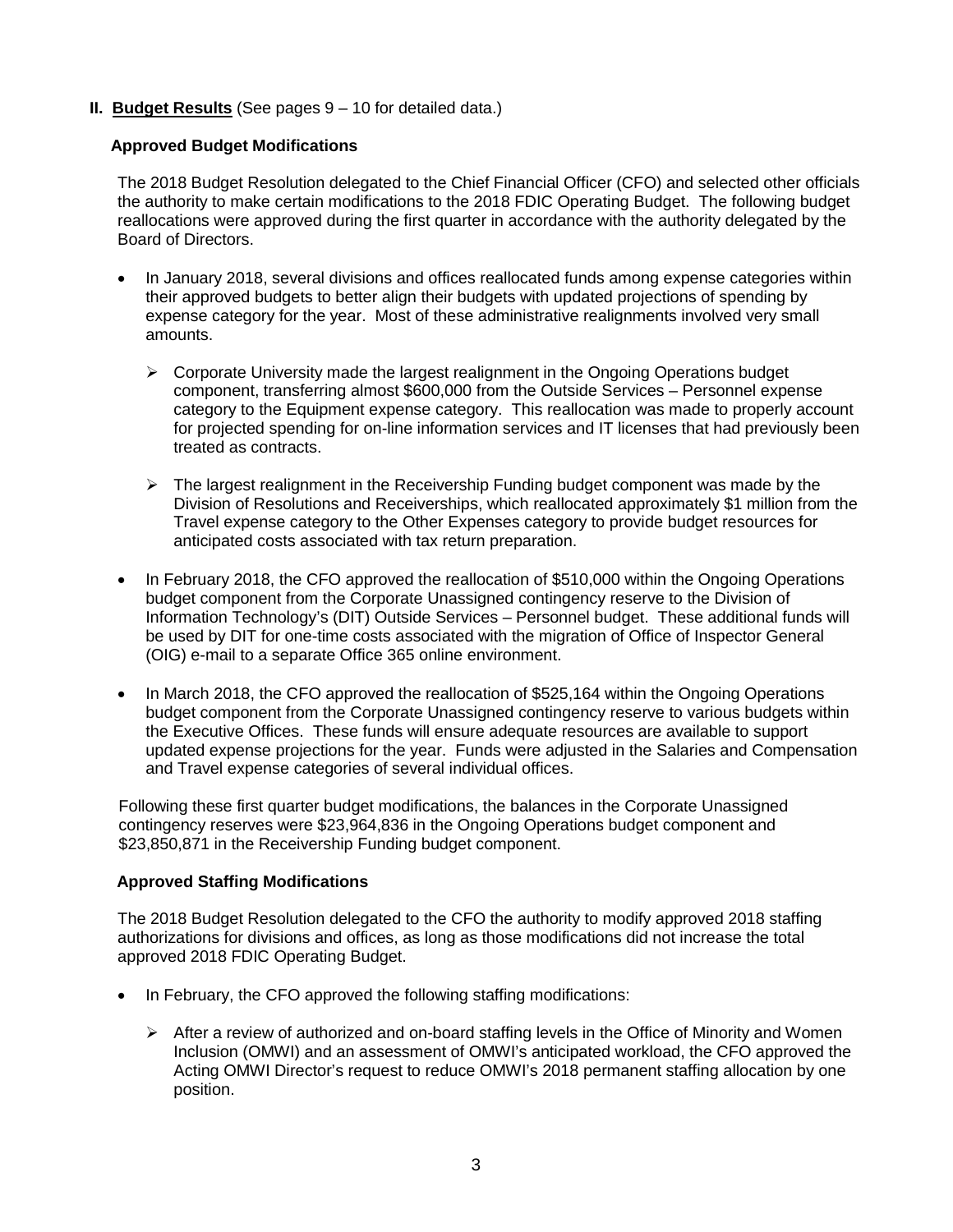- $\triangleright$  One authorized permanent position was realigned from the CFO's office to the Division of Administration (DOA) to support DOA's internal review and risk management program.
- In March, the CFO approved an increase of one position in RMS's 2018 staffing authorization to address a requirement for one additional Supervisory Examiner positon, based on an updated analysis of field office supervisory spans of control.

## **Spending Variances**

Significant spending variances by major expense category and division/office are discussed below. Significant spending variances for the three months ending March 31, 2018, are defined as those that either (1) exceed the YTD budget by more than \$3 million and represent more than five percent of a major expense category or total division/office budget; or (2) are under the YTD budget for a major expense category or division/office by an amount that exceeds \$15 million and represents more than fifteen percent of the major expense category or total division/office budget.

## **Significant Spending Variances by Major Expense Category**

#### Ongoing Operations

There were no significant spending variances during the first quarter in any major expense category of the Ongoing Operations budget component of the 2018 FDIC Operating Budget.

#### Receivership Funding

The Receivership Funding component of the 2018 FDIC Operating Budget includes funding for expenses that are incurred in conjunction with institution failures and the management and disposition of the assets and liabilities of the ensuing receiverships, except for salary and benefits expenses for permanent employees assigned to the receivership management function.

There were no significant spending variances during the first quarter in any major expense category of the Receivership Funding budget component of the 2018 FDIC Operating Budget.

#### Office of Inspector General

There were no significant spending variances during the first quarter in any major expense category of OIG budget component of the 2018 FDIC Operating Budget.

#### **Significant Spending Variances by Division/Office**[1](#page-3-0)

No organizations had significant spending variances through the end of the first quarter.

#### **Other Matters**

An updated analysis of 2018 funding requirements for employee pay and benefits was completed in March, in accordance with the 2018 Budget Resolution. The analysis determined that the projected costs related to fringe benefits had been overestimated during the preparation of the 2018 FDIC Operating Budget by approximately \$3.2 million in the Salaries and Compensation expense category. This variance was primarily due to the inclusion of an expected small general fringe benefit cost increase that has not been fully experienced to date. The CFO elected not to exercise his delegated authority to adjust the 2018 FDIC Operating Budget to address this variance, since the net projected budget difference is not material to the total amount of the 2018 Salaries and Compensation budget or to the overall 2018 FDIC Operating Budget.

<span id="page-3-0"></span> <sup>1</sup> Information on division/office variances reflects variances in the FDIC Operating Budget.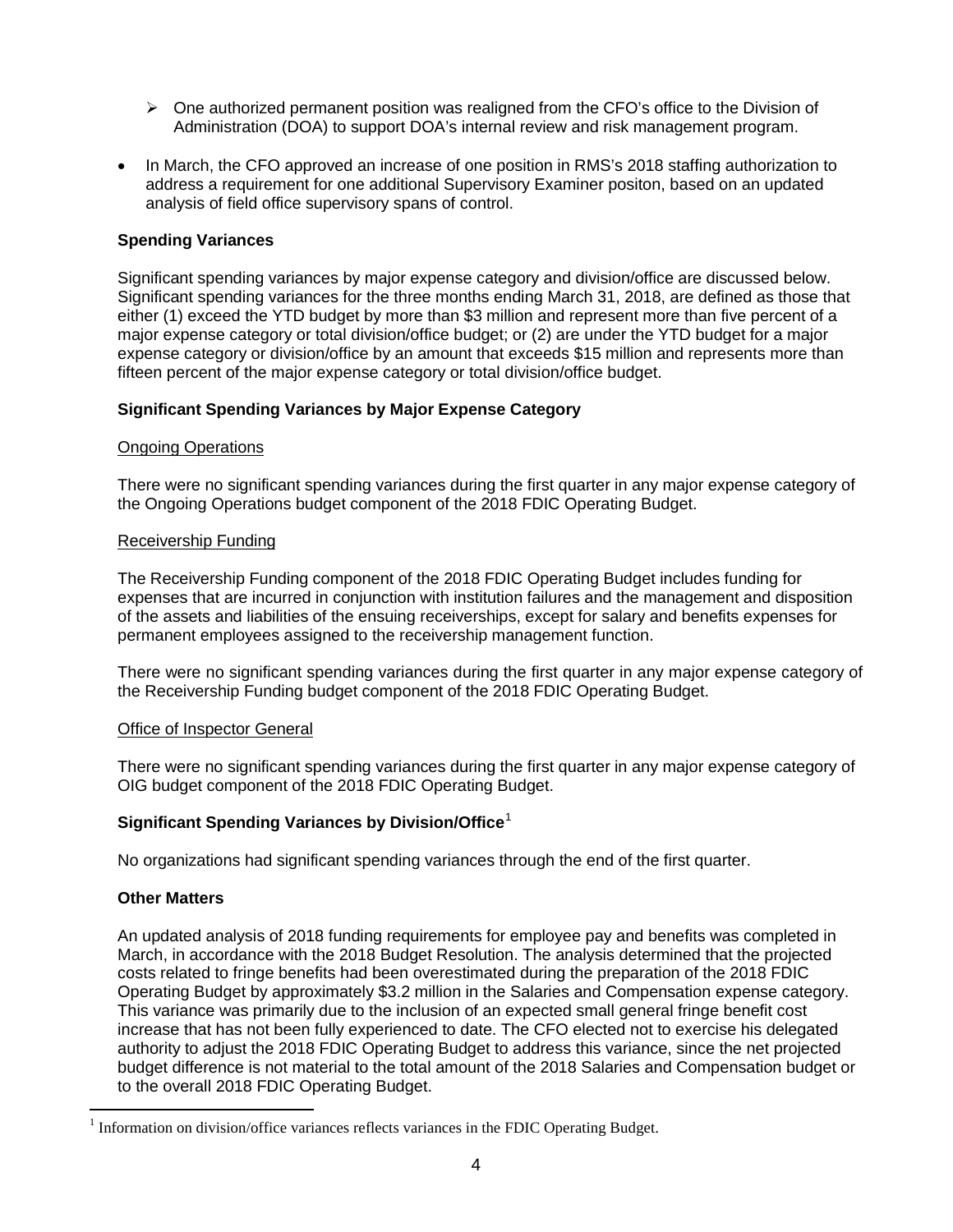| <b>Fund Financial Results</b>                                |                               |        |              |        |              |               |                           |        |                           | (\$ in Millions) |
|--------------------------------------------------------------|-------------------------------|--------|--------------|--------|--------------|---------------|---------------------------|--------|---------------------------|------------------|
| <b>Balance Sheet</b>                                         | <b>Deposit Insurance Fund</b> |        |              |        |              |               |                           |        |                           |                  |
|                                                              |                               |        |              |        |              | Quarterly     |                           |        |                           | Year-Over-Year   |
|                                                              |                               | Mar-18 |              | Dec-17 |              | <b>Change</b> |                           | Mar-17 |                           | Change           |
| Cash and cash equivalents                                    | \$                            | 3,119  | S            | 1,829  | \$           | 1,290         | $\boldsymbol{\mathsf{S}}$ | 3,374  | $\boldsymbol{\mathsf{S}}$ | (255)            |
| Investment in U.S. Treasury securities                       |                               | 84,831 |              | 83,303 |              | 1,528         |                           | 75,076 |                           | 9,755            |
| Assessments receivable, net                                  |                               | 2,783  |              | 2,634  |              | 149           |                           | 2,709  |                           | 74               |
| Interest receivable on investments and other assets, net     |                               | 581    |              | 506    |              | 75            |                           | 458    |                           | 123              |
| Receivables from resolutions, net                            |                               | 5,194  |              | 5,973  |              | (779)         |                           | 6,760  |                           | (1, 566)         |
| Property and equipment, net                                  |                               | 325    |              | 334    |              | (9)           |                           | 340    |                           | (15)             |
| <b>Total Assets \$</b>                                       |                               | 96,833 | $\mathbb{S}$ | 94,579 | $\mathbb{S}$ | 2,254         | \$                        | 88,717 | S                         | 8,116            |
| Accounts payable and other liabilities                       |                               | 200    |              | 237    |              | (37)          |                           | 208    |                           | (8)              |
| Liabilities due to resolutions                               |                               | 1,154  |              | 1,203  |              | (49)          |                           | 2,011  |                           | (857)            |
| Postretirement benefit liability                             |                               | 259    |              | 259    |              |               |                           | 232    |                           | 27               |
| Contingent liability for anticipated failures                |                               | 113    |              | 98     |              | 15            |                           | 1,335  |                           | (1, 222)         |
| Contingent liability for litigation losses and other         |                               | 35     |              | 35     |              | $\theta$      |                           | 3      |                           | 32               |
| <b>Total Liabilities \$</b>                                  |                               | 1,761  | \$           | 1,832  | $\mathbb{S}$ | (71)          | \$                        | 3,789  | \$                        | (2,028)          |
| FYI: Unrealized gain (loss) on U.S. Treasury securities, net |                               | (975)  |              | (479)  |              | (496)         |                           | 28     |                           | (1,003)          |
| FYI: Unrealized postretirement benefit (loss) gain           |                               | (46)   |              | (46)   |              |               |                           | (26)   |                           | (20)             |
| <b>Fund Balance</b>                                          | S                             | 95,072 | S            | 92,747 | S            | 2,325         | S                         | 84,928 | \$                        | 10,144           |



The larger unrealized losses on the DIF portfolio's U.S. Treasury securities lately has been the result of yields continuing to rise dramatically across all maturity sectors of the Treasury yield curve, resulting in further declines in the securities' market values relative to their book values.

l.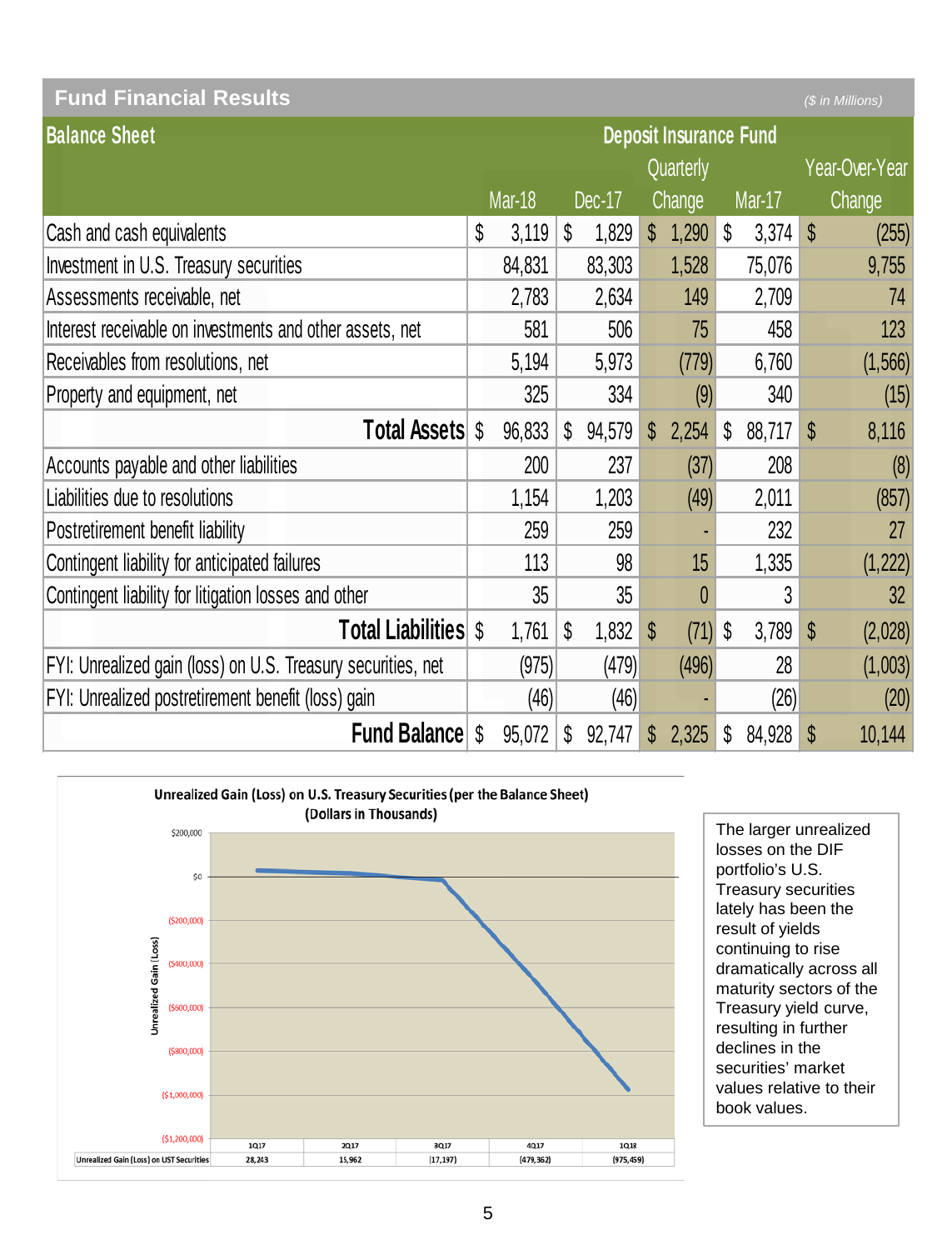# **Fund Financial Results - continued** *(\$ in Millions)*

| <b>Income Statement</b> (year-to-date)                  |   |        |     |        | <b>Deposit Insurance Fund</b> |                          |                |                |
|---------------------------------------------------------|---|--------|-----|--------|-------------------------------|--------------------------|----------------|----------------|
|                                                         |   |        |     |        |                               |                          |                | Year-Over-Year |
|                                                         |   | Mar-18 |     | Dec-17 |                               | $Mar-17$                 |                | Change         |
| Assessments                                             | S | 2.850  | \$. | 10.595 |                               | \$<br>2.737              | $\mathfrak{L}$ | 113            |
| Interest on U.S. Treasury securities                    |   | 338    |     | 1,057  |                               | 227                      |                | 111            |
| Other revenue                                           |   |        |     | 12     |                               | $\overline{2}$           |                | (1)            |
| Total Revenue \$                                        |   | 3.189  | S   | 11,664 |                               | \$<br>2,966              | $\mathcal{L}$  | 223            |
| Operating expenses                                      |   | 433    |     | 1,740  |                               | 442                      |                | (9)            |
| Provision for insurance losses                          |   | (65)   |     | (183)  |                               | 765                      |                | (830)          |
| Insurance and other expenses                            |   |        |     |        |                               | 0                        |                | $\Omega$       |
| Total Expenses and Losses \$                            |   | 368    | \$  | 1,559  |                               | \$<br>1.207              | \$.            | (839)          |
| <b>Net Income</b>                                       |   | 2,821  |     | 10.105 |                               | 1,759                    |                | 1,062          |
| Unrealized gain (loss) on U.S. Treasury securities, net |   | (496)  |     | (500)  |                               | 7                        |                | (503)          |
| Unrealized postretirement benefit gain (loss)           |   |        |     | (20)   |                               | $\overline{\phantom{0}}$ |                |                |
| Comprehensive Income \$                                 |   | 2,325  | \$. | 9,585  |                               | \$<br>1.766              |                | 559            |

| <b>Selected Financial Data</b>       | <b>FSLIC Resolution Fund</b> |           |     |            |     |                |     |            |      |                 |  |
|--------------------------------------|------------------------------|-----------|-----|------------|-----|----------------|-----|------------|------|-----------------|--|
|                                      |                              |           |     |            |     | Quarterly      |     |            |      | Year-Over-Year  |  |
|                                      |                              | Mar-18    |     | Dec-17     |     | Change         |     | Mar-17     |      | Change          |  |
| Cash and cash equivalents            |                              | 889       | \$. | 885        | ∣\$ | $\overline{4}$ | -\$ | 879        | - \$ | 10 <sup>°</sup> |  |
| Accumulated deficit                  |                              | (124,601) |     | (124, 604) |     | 3              |     | (124, 609) |      | 8               |  |
| Total resolution equity              |                              | 889       |     | 886        |     |                |     | 880        |      | 9               |  |
| Total revenue                        |                              | 3         |     | 8          |     |                |     |            |      | $\overline{2}$  |  |
| Operating expenses                   |                              |           |     |            |     |                |     | 0          |      | $\Omega$        |  |
| Losses related to thrift resolutions |                              |           |     |            |     |                |     | 0          |      | $\Omega$        |  |
| Net Income (Loss)                    |                              | 3         | \$. |            |     |                |     |            |      |                 |  |

#### Receivership Selected Statistics March 2018 vs. March 2017

| $\$\$ in millions               |        |   | DIF    |     |            |                      | FRF                      |           |          | <b>ALL FUNDS</b> |        |
|---------------------------------|--------|---|--------|-----|------------|----------------------|--------------------------|-----------|----------|------------------|--------|
|                                 | Mar-18 |   | Mar-17 |     | Change     | Mar-18               | Mar-17                   | Change    | $Mar-18$ | Mar-17           | Change |
| <b>Total Receiverships</b>      | 317    |   | 375    |     | (58)       | -                    | $\overline{\phantom{a}}$ |           | 317      | 375              | (58)   |
| Assets in Liquidation           | 2.097  | S | 3.006  | ∣\$ | $(909)$ \$ | $\mathbf{2}^{\circ}$ | 2                        |           | 2.099    | 3,008            | (909)  |
| <b>YTD Collections</b>          | 492    |   | 379    |     | 113        |                      | ٠                        | <b>\$</b> | 492      | 379              | 113    |
| YTD Dividend/Other Pymts - Cash | 847    | S | .203   |     | (356)      |                      |                          |           | 847      | .203             | (356)  |



The FDIC, as receiver, manages failed banks with the goal of expeditiously winding up their affairs. The oversight and prompt termination of receiverships help to preserve value for the uninsured depositors and other creditors by reducing overhead and other holding costs. Once the assets of a failed institution have been sold, the final distribution of any proceeds is made and the FDIC terminates the receivership. As of March 31, 2018, the FDIC has inactivated 218 receiverships (or 41 percent) of the 531 receiverships created from 2007 through 2017.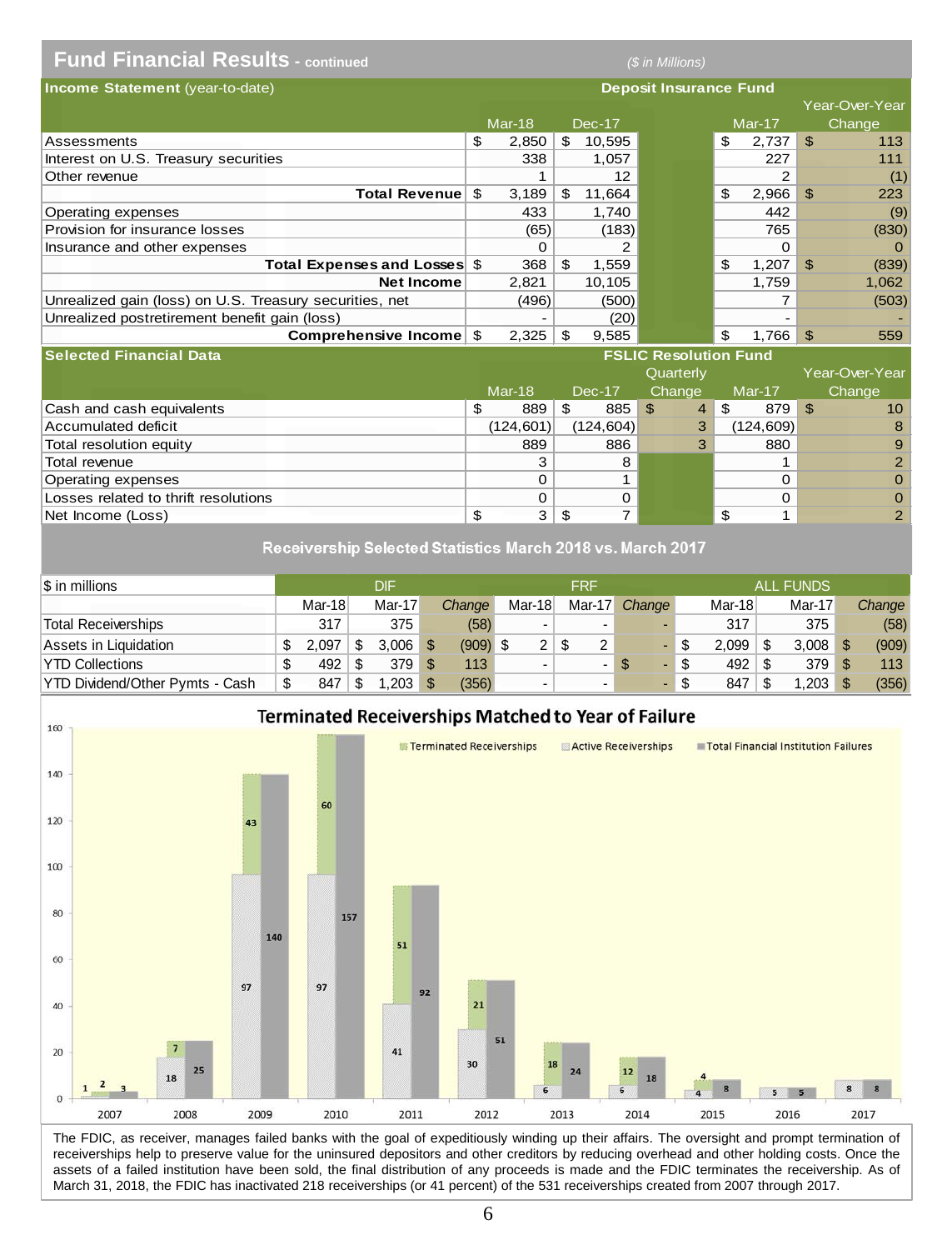| <b>Deposit Insurance Fund Portfolio Summary</b><br>(Dollar Values in Millions)                                                       |                                  |                                  |                                      |  |  |  |  |  |  |  |
|--------------------------------------------------------------------------------------------------------------------------------------|----------------------------------|----------------------------------|--------------------------------------|--|--|--|--|--|--|--|
|                                                                                                                                      | 3/31/18                          | 12/31/17                         | Change                               |  |  |  |  |  |  |  |
| Par Value<br><b>Amortized Cost</b><br>Total Market Value (including accrued interest)                                                | \$88,749<br>\$89,002<br>\$88,477 | \$85,376<br>\$85,707<br>\$85,590 | \$3,373<br>\$3,295<br>\$2,887        |  |  |  |  |  |  |  |
| Primary Reserve <sup>1</sup><br>Primary Reserve % of Total Portfolio                                                                 | \$88,477<br>100.0%               | \$85,590<br>100.0%               | \$2,887<br>0.0%                      |  |  |  |  |  |  |  |
| Yield-to-Maturity <sup>2</sup>                                                                                                       | 1.63%                            | 1.52%                            | 0.11%                                |  |  |  |  |  |  |  |
| Weighted Average Maturity (in years)                                                                                                 | 1.97                             | 2.05                             | $-0.08$                              |  |  |  |  |  |  |  |
| Effective Duration (in years)<br><b>Total Portfolio</b><br>Available-for-Sale Securities<br>Held-to-Maturity Securities <sup>3</sup> | 1.90<br>1.99<br>not applicable   | 1.97<br>2.07<br>not applicable   | $-0.07$<br>$-0.08$<br>not applicable |  |  |  |  |  |  |  |

<sup>1</sup> Primary Reserve is the total market value (including accrued interest) of overnight investments, all available-for-sale (AFS) securities, and held-to-maturity (HTM) securities maturing within three months.

 $^{\circ}$ The Yield-to-Maturity includes the potential yields of any Treasury Inflation-Protected Securities (TIPS), which assumes an average 2.0% annual increase in the CPI over the remaining life of each TIPS.

 $^3$  In early August 2008, management reclassified all of the DIF portfolio's HTM securities as AFS securities effective as of June 30, 2008, because the FDIC could no longer assert it had the positive intent and ability to hold its HTM securities until their maturity dates.

| <b>Summary of Other Corporate Investment Portfolios</b> |           |           |           |  |  |  |  |  |  |  |
|---------------------------------------------------------|-----------|-----------|-----------|--|--|--|--|--|--|--|
| (Dollar Values in Millions)                             |           |           |           |  |  |  |  |  |  |  |
|                                                         | 3/31/18   | 12/31/17  | Change    |  |  |  |  |  |  |  |
| <b>FRF-FSLIC</b>                                        |           |           |           |  |  |  |  |  |  |  |
| Book Value <sup>4</sup>                                 | \$845     | \$842     | \$3       |  |  |  |  |  |  |  |
| Yield-to-Maturity                                       | 1.64%     | 1.20%     | 0.44%     |  |  |  |  |  |  |  |
| Weighted Average Maturity                               | overnight | overnight | no change |  |  |  |  |  |  |  |

 $^4$  Due to the current short-term nature of this portfolio, its respective Par, Book, and Market Values are identical for reporting purposes.

| <b>National Liquidation Fund (NLF) Investment Portfolio Summary</b><br>(Dollar Values in Millions) |                        |                         |                       |  |  |  |  |  |  |
|----------------------------------------------------------------------------------------------------|------------------------|-------------------------|-----------------------|--|--|--|--|--|--|
|                                                                                                    | 3/31/18                | 12/31/17                | Change                |  |  |  |  |  |  |
| Book Value <sup>5</sup><br><b>Effective Annual Yield</b><br>Weighted Average Maturity (in days)    | \$4,363<br>1.58%<br>51 | \$4,733<br>1.24%<br>-51 | (\$370)<br>0.34%<br>0 |  |  |  |  |  |  |

 $^5$  Due to the short-term nature of the NLF portfolio, its Book and Market Values are identical for reporting purposes.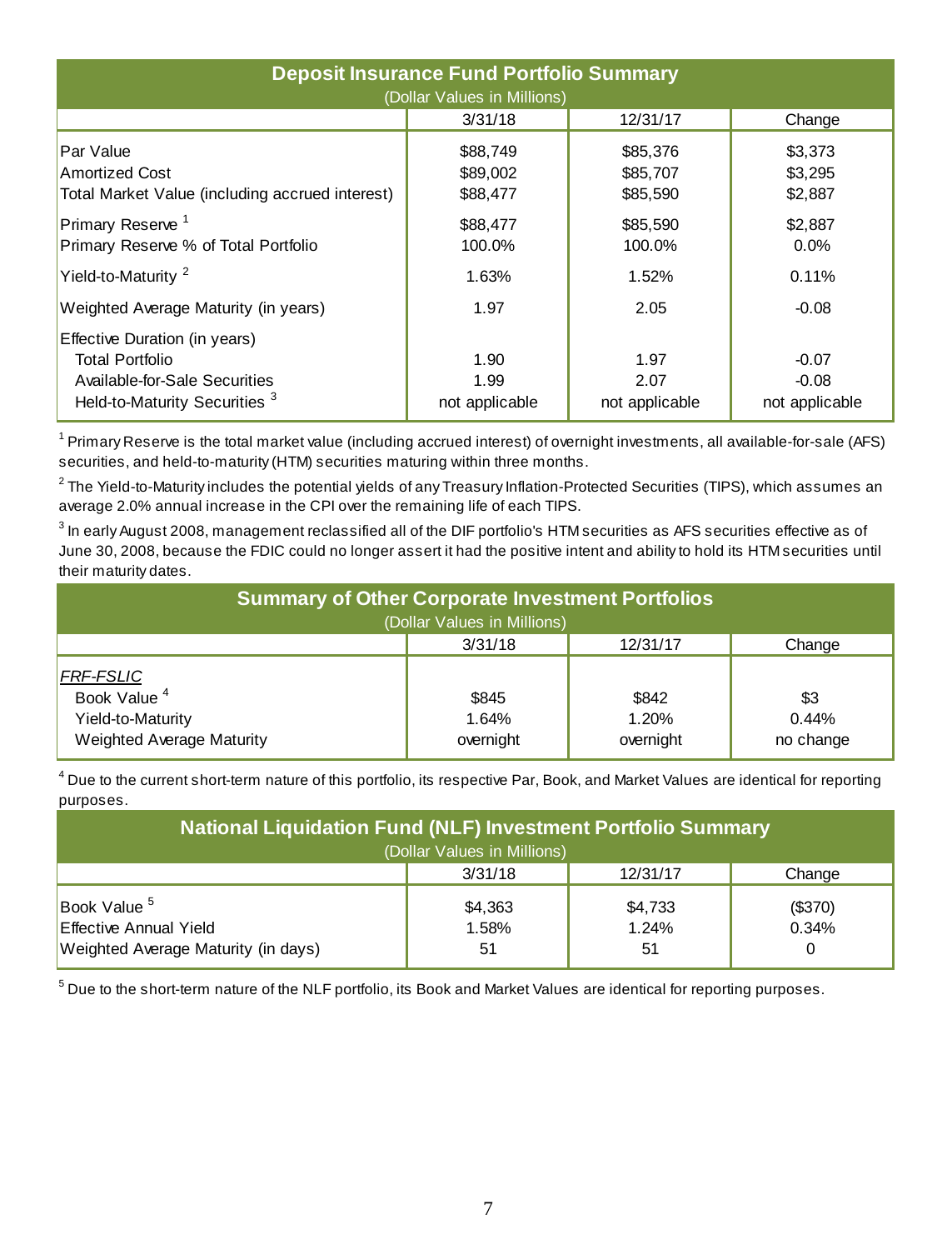|                                  | <b>Investment Strategies</b>                                                                                                                                                                                                                                                                                                                                                                                                                                                   |  |  |  |  |  |  |  |  |  |
|----------------------------------|--------------------------------------------------------------------------------------------------------------------------------------------------------------------------------------------------------------------------------------------------------------------------------------------------------------------------------------------------------------------------------------------------------------------------------------------------------------------------------|--|--|--|--|--|--|--|--|--|
| <b>DEPOSIT INSURANCE FUND</b>    | <b>Strategy for the 1st Quarter 2018</b>                                                                                                                                                                                                                                                                                                                                                                                                                                       |  |  |  |  |  |  |  |  |  |
|                                  | Purchase up to \$11 billion (par value) of Treasury securities with maturity dates<br>between June 30, 2018, and June 30, 2023, subject to the following additional<br>provisions: all newly purchased securities will be designated as AFS; no more than<br>\$2 billion (adjusted par value) of such securities shall consist of TIPS; and target at<br>least \$3 billion (par value) of newly purchased securities maturing between July 1,<br>2021, and June 30, 2023.      |  |  |  |  |  |  |  |  |  |
|                                  | <b>Strategy Changes for the 2nd Quarter 2018</b>                                                                                                                                                                                                                                                                                                                                                                                                                               |  |  |  |  |  |  |  |  |  |
|                                  | Purchase up to \$15 billion (par value) of Treasury securities with maturity dates<br>between September 30, 2018, and June 30, 2023, subject to the following additional<br>provisions: all newly purchased securities will be designated as AFS; no more than<br>\$2 billion (adjusted par value) of such securities shall consist of TIPS; and target at<br>least \$2 billion (par value) of newly purchased securities maturing between July 1,<br>2021, and June 30, 2023. |  |  |  |  |  |  |  |  |  |
| <b>NATIONAL LIQUIDATION FUND</b> | <b>Strategy for the 1st Quarter 2018</b>                                                                                                                                                                                                                                                                                                                                                                                                                                       |  |  |  |  |  |  |  |  |  |
|                                  | Maintain an overnight deposit target floor balance within a range of \$100 million to<br>\$300 million.                                                                                                                                                                                                                                                                                                                                                                        |  |  |  |  |  |  |  |  |  |
|                                  | Strategically invest the remaining funds in the zero- to 12-month maturity sector.                                                                                                                                                                                                                                                                                                                                                                                             |  |  |  |  |  |  |  |  |  |
|                                  | <b>Strategy Changes for the 2nd Quarter 2018</b>                                                                                                                                                                                                                                                                                                                                                                                                                               |  |  |  |  |  |  |  |  |  |
|                                  | No strategy changes for the second quarter of 2018.                                                                                                                                                                                                                                                                                                                                                                                                                            |  |  |  |  |  |  |  |  |  |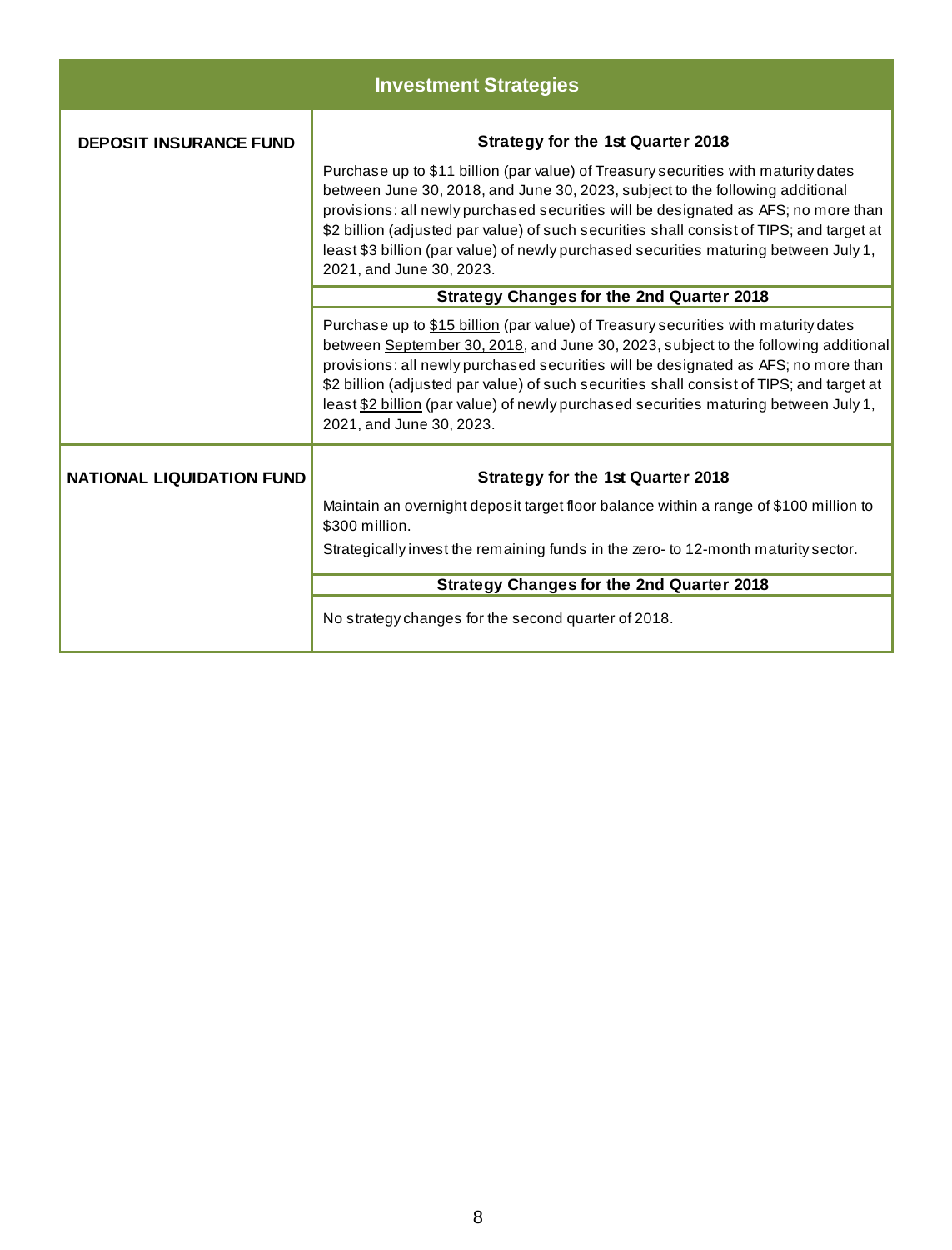#### **Executive Summary of 2018 Budget and Expenditures by Budget Component and Major Expense Category Through March 31, 2018 (Dollars in Thousands)**

|                                          | Annual        | <b>YTD</b>    | <b>YTD</b>   | % of YTD           | <b>YTD</b>     |
|------------------------------------------|---------------|---------------|--------------|--------------------|----------------|
| Major Expense Category                   | <b>Budget</b> | <b>Budget</b> | Expenditures | <b>Budget Used</b> | Variance       |
| <b>FDIC Operating Budget</b>             |               |               |              |                    |                |
| <b>Ongoing Operations</b>                |               |               |              |                    |                |
| Salaries & Compensation                  | \$1,234,811   | \$317,407     | \$299,024    | 94%                | (\$18,383)     |
| Outside Services - Personnel             | 271,788       | 57,641        | 52,131       | 90%                | (5, 510)       |
| Travel                                   | 92,677        | 22,855        | 20,990       | 92%                | (1,865)        |
| <b>Buildings</b>                         | 104,832       | 24,147        | 21,798       | 90%                | (2, 349)       |
| Equipment                                | 93,364        | 16,148        | 16,496       | 102%               | 348            |
| Outside Services - Other                 | 16,197        | 3,397         | 3,121        | 92%                | (276)          |
| Other Expenses                           | 13,366        | 3,188         | 3,375        | 106%               | 187            |
| <b>Total Ongoing Operations</b>          | \$1,827,035   | \$444,783     | \$416,935    | 94%                | (\$27,848)     |
| <b>Receivership Funding</b>              |               |               |              |                    |                |
| Salaries & Compensation                  | \$21,690      | \$6,232       | \$4,521      | 73%                | (\$1,711)      |
| Outside Services - Personnel             | 183,300       | 39.674        | 37.452       | 94%                | (2, 222)       |
| Travel                                   | 3,574         | 887           | 593          | 67%                | (294)          |
| <b>Buildings</b>                         | 6,968         | 1,739         | 1,342        | 77%                | (397)          |
| Equipment                                | 969           | 271           | 148          | 55%                | (123)          |
| Outside Services - Other                 | 1,327         | 328           | 402          | 123%               | 74             |
| <b>Other Expenses</b>                    | 7,172         | 1,791         | 336          | 19%                | (1, 455)       |
| <b>Total Receivership Funding</b>        | \$225,000     | \$50,922      | \$44,794     | 88%                | ( \$6, 128)    |
| <b>Office of Inspector General</b>       |               |               |              |                    |                |
| Salaries & Compensation                  | \$34,853      | \$8,713       | \$8,169      | 94%                | (\$544)        |
| Outside Services - Personnel             | 1,660         | 415           | 346          | 83%                | (69)           |
| Travel                                   | 1,583         | 396           | 219          | 55%                | (177)          |
| <b>Buildings</b>                         | $\Omega$      | $\mathbf 0$   | $\Omega$     |                    | $\overline{0}$ |
| Equipment                                | 1,555         | 389           | 83           | 21%                | (306)          |
| Outside Services - Other                 | 0             | 0             | $\mathbf 0$  |                    | 0              |
| <b>Other Expenses</b>                    | 447           | 112           | 23           | 21%                | (89)           |
|                                          |               |               |              |                    |                |
| <b>Total Office of Inspector General</b> | \$40,098      | \$10,025      | \$8,840      | 88%                | (\$1,185)      |
|                                          |               |               |              |                    |                |
| <b>Total FDIC Operating Budget</b>       | \$2,092,133   | \$505,730     | \$470,569    | 93%                | (\$35,161)     |